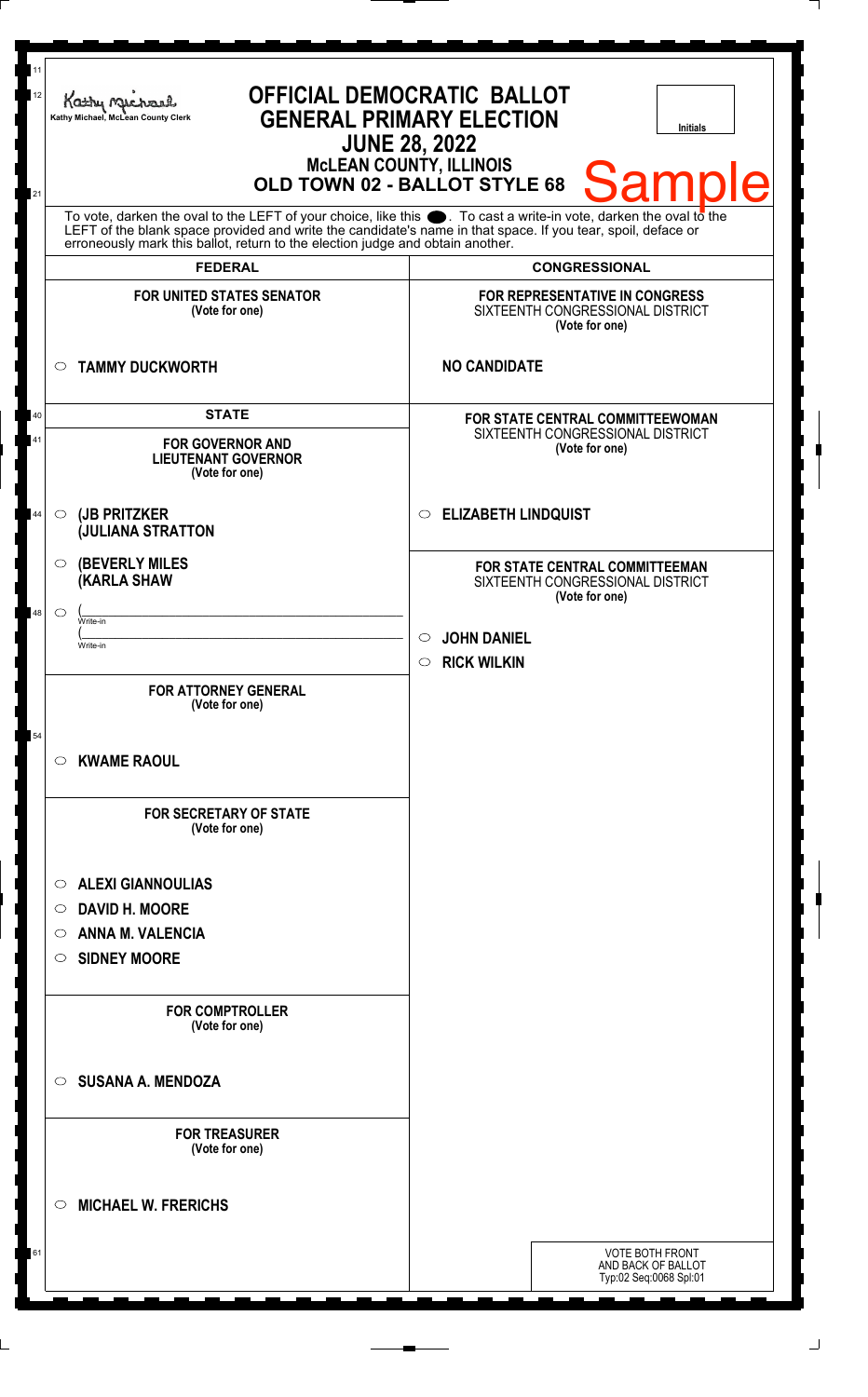| <b>OFFICIAL DEMOCRATIC BALLOT - GENERAL PRIMARY ELECTION - JUNE 28, 2022</b>                                |                                                                                                                                     |  |
|-------------------------------------------------------------------------------------------------------------|-------------------------------------------------------------------------------------------------------------------------------------|--|
| <b>LEGISLATIVE</b>                                                                                          | <b>JUDICIAL</b>                                                                                                                     |  |
| <b>FOR STATE SENATOR</b><br>FORTY-FOURTH LEGISLATIVE DISTRICT<br>(Vote for one)                             | FOR JUDGE OF THE CIRCUIT COURT<br>ELEVENTH JUDICIAL CIRCUIT<br>(To fill the vacancy of the Hon. Paul G. Lawrence)<br>(Vote for one) |  |
| <b>NO CANDIDATE</b>                                                                                         | <b>NO CANDIDATE</b>                                                                                                                 |  |
| <b>REPRESENTATIVE</b>                                                                                       |                                                                                                                                     |  |
| <b>FOR REPRESENTATIVE</b>                                                                                   | <b>PRECINCT</b>                                                                                                                     |  |
| IN THE GENERAL ASSEMBLY<br>EIGHTY-EIGHTH REPRESENTATIVE DISTRICT<br>(Vote for one)                          | FOR PRECINCT COMMITTEEPERSON<br>OLD TOWN 02<br>(Vote for one)                                                                       |  |
| <b>NO CANDIDATE</b>                                                                                         | <b>NO CANDIDATE</b>                                                                                                                 |  |
| <b>COUNTY</b>                                                                                               |                                                                                                                                     |  |
| FOR COUNTY CLERK<br>(Vote for one)                                                                          |                                                                                                                                     |  |
| ○ LAURA McBURNEY                                                                                            |                                                                                                                                     |  |
| <b>FOR COUNTY TREASURER</b><br>(Vote for one)                                                               |                                                                                                                                     |  |
| <b>NO CANDIDATE</b>                                                                                         |                                                                                                                                     |  |
| <b>FOR COUNTY SHERIFF</b><br>(Vote for one)                                                                 |                                                                                                                                     |  |
| <b>NO CANDIDATE</b>                                                                                         |                                                                                                                                     |  |
| <b>REGIONAL OFFICE</b><br>OF EDUCATION                                                                      |                                                                                                                                     |  |
| FOR REGIONAL SUPERINTENDENT OF SCHOOLS<br>(DeWITT, LIVINGSTON, LOGAN AND McLEAN COUNTIES)<br>(Vote for one) |                                                                                                                                     |  |
| <b>NO CANDIDATE</b>                                                                                         |                                                                                                                                     |  |
| <b>COUNTY BOARD</b>                                                                                         |                                                                                                                                     |  |
| <b>FOR COUNTY BOARD MEMBER</b><br><b>COUNTY BOARD DISTRICT 2</b><br>(Vote for not more than two)            |                                                                                                                                     |  |
| <b>NO CANDIDATE</b>                                                                                         |                                                                                                                                     |  |
| <b>JUDICIAL</b>                                                                                             |                                                                                                                                     |  |
| FOR JUDGE OF THE CIRCUIT COURT                                                                              |                                                                                                                                     |  |
| ELEVENTH JUDICIAL CIRCUIT<br>(To fill the vacancy of the Hon. Scott Drazewski)<br>(Vote for one)            | YOU HAVE NOW<br><b>COMPLETED VOTING</b>                                                                                             |  |
| <b>NO CANDIDATE</b>                                                                                         | <b>VOTE BOTH FRONT</b><br>AND BACK OF BALLOT<br>Typ:02 Seq:0068 Spl:01                                                              |  |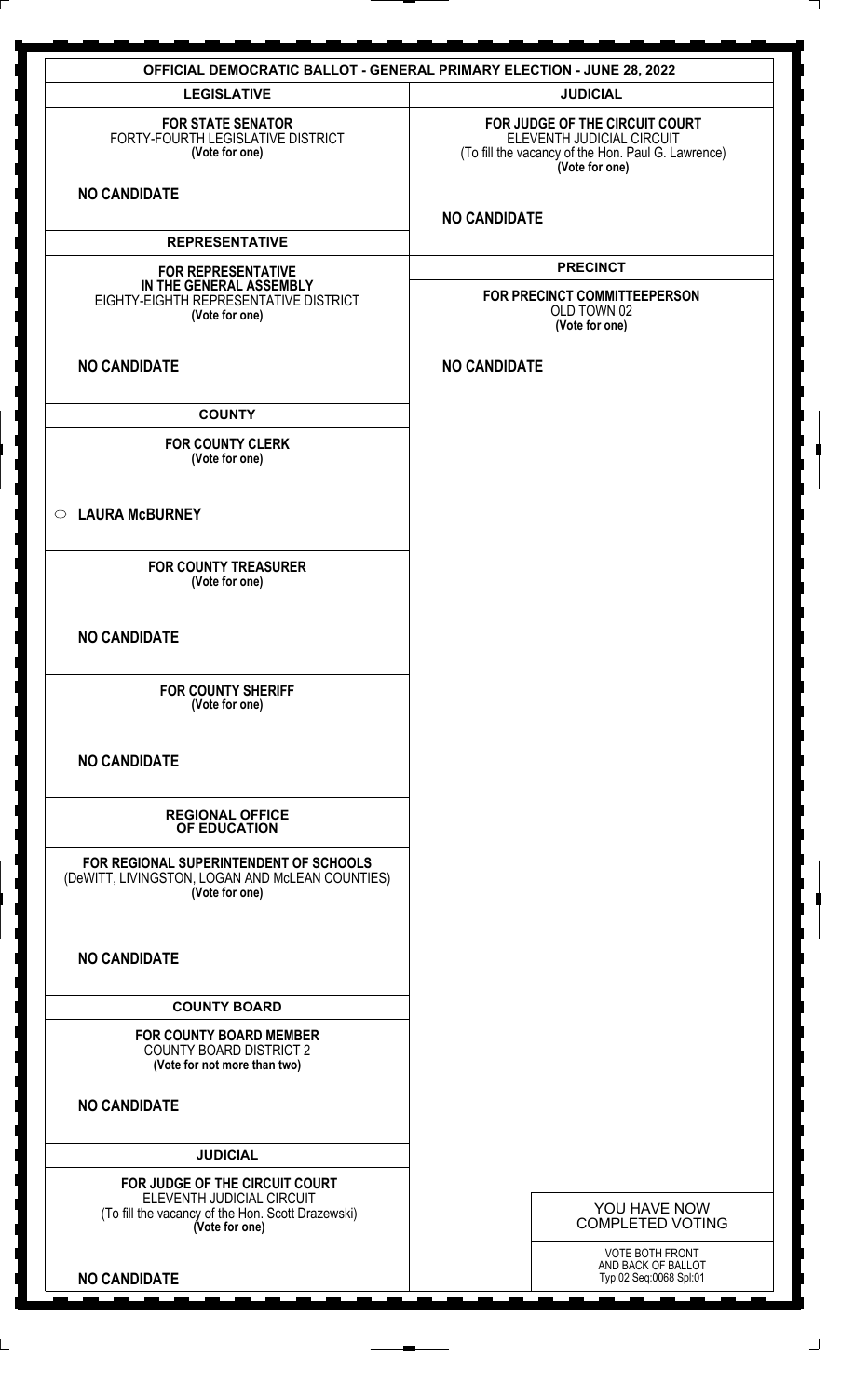| 11<br>12 | <b>OFFICIAL DEMOCRATIC BALLOT</b><br>Kathy Michael<br><b>GENERAL PRIMARY ELECTION</b><br>Kathy Michael, McLean County Clerk<br><b>Initials</b><br><b>JUNE 28, 2022</b><br><b>McLEAN COUNTY, ILLINOIS</b><br><b>Sample</b><br>OLD TOWN 02 - BALLOT STYLE 69                                                             |                                                                                                                                              |
|----------|------------------------------------------------------------------------------------------------------------------------------------------------------------------------------------------------------------------------------------------------------------------------------------------------------------------------|----------------------------------------------------------------------------------------------------------------------------------------------|
| 21       | To vote, darken the oval to the LEFT of your choice, like this $\bullet$ . To cast a write-in vote, darken the oval to the LEFT of the blank space provided and write the candidate's name in that space. If you tear, spoil, deface<br>erroneously mark this ballot, return to the election judge and obtain another. |                                                                                                                                              |
|          | <b>FEDERAL</b>                                                                                                                                                                                                                                                                                                         | <b>CONGRESSIONAL</b>                                                                                                                         |
|          | <b>FOR UNITED STATES SENATOR</b><br>(Vote for one)                                                                                                                                                                                                                                                                     | FOR REPRESENTATIVE IN CONGRESS<br>SIXTEENTH CONGRESSIONAL DISTRICT<br>(Vote for one)                                                         |
|          | <b>TAMMY DUCKWORTH</b><br>$\circ$                                                                                                                                                                                                                                                                                      | <b>NO CANDIDATE</b>                                                                                                                          |
| 40<br>41 | <b>STATE</b><br><b>FOR GOVERNOR AND</b><br><b>LIEUTENANT GOVERNOR</b><br>(Vote for one)                                                                                                                                                                                                                                | <b>FOR STATE CENTRAL COMMITTEEWOMAN</b><br>SIXTEENTH CONGRESSIONAL DISTRICT<br>(Vote for one)                                                |
| 44       | (JB PRITZKER<br>$\circ$<br><b>JULIANA STRATTON</b>                                                                                                                                                                                                                                                                     | <b>ELIZABETH LINDQUIST</b><br>$\circ$                                                                                                        |
| 49<br>51 | <b>(BEVERLY MILES)</b><br>$\circ$<br><b>(KARLA SHAW</b><br>$\circlearrowright$<br>Write-in<br>Write-in                                                                                                                                                                                                                 | FOR STATE CENTRAL COMMITTEEMAN<br>SIXTEENTH CONGRESSIONAL DISTRICT<br>(Vote for one)<br>$\circ$ JOHN DANIEL<br><b>RICK WILKIN</b><br>$\circ$ |
|          | <b>FOR ATTORNEY GENERAL</b><br>(Vote for one)                                                                                                                                                                                                                                                                          |                                                                                                                                              |
|          | <b>KWAME RAOUL</b><br>$\circ$<br><b>FOR SECRETARY OF STATE</b><br>(Vote for one)                                                                                                                                                                                                                                       |                                                                                                                                              |
|          | <b>ALEXI GIANNOULIAS</b><br>O<br><b>DAVID H. MOORE</b><br>$\circ$<br><b>ANNA M. VALENCIA</b><br>$\circ$<br><b>SIDNEY MOORE</b><br>$\circ$                                                                                                                                                                              |                                                                                                                                              |
|          | <b>FOR COMPTROLLER</b><br>(Vote for one)                                                                                                                                                                                                                                                                               |                                                                                                                                              |
|          | <b>SUSANA A. MENDOZA</b><br>$\bigcirc$                                                                                                                                                                                                                                                                                 |                                                                                                                                              |
|          | <b>FOR TREASURER</b><br>(Vote for one)                                                                                                                                                                                                                                                                                 |                                                                                                                                              |
|          | <b>MICHAEL W. FRERICHS</b><br>$\circ$                                                                                                                                                                                                                                                                                  |                                                                                                                                              |
| 61       |                                                                                                                                                                                                                                                                                                                        | <b>VOTE BOTH FRONT</b><br>AND BACK OF BALLOT<br>Typ:02 Seq:0069 Spl:01                                                                       |

 $\Box$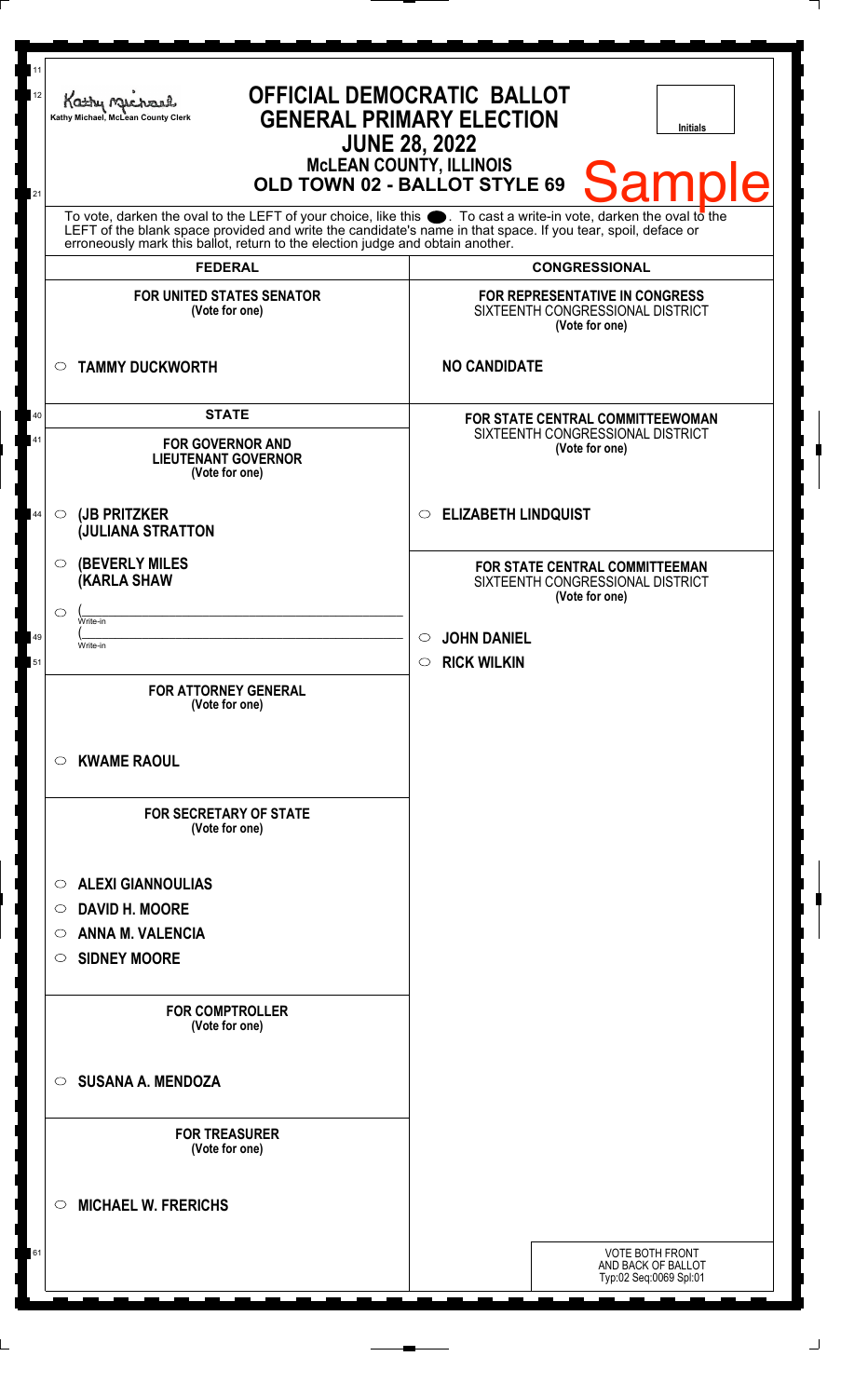| <b>OFFICIAL DEMOCRATIC BALLOT - GENERAL PRIMARY ELECTION - JUNE 28, 2022</b>                                                       |                                                                                                                                     |  |
|------------------------------------------------------------------------------------------------------------------------------------|-------------------------------------------------------------------------------------------------------------------------------------|--|
| <b>LEGISLATIVE</b>                                                                                                                 | <b>JUDICIAL</b>                                                                                                                     |  |
| <b>FOR STATE SENATOR</b><br>FORTY-FOURTH LEGISLATIVE DISTRICT<br>(Vote for one)                                                    | FOR JUDGE OF THE CIRCUIT COURT<br>ELEVENTH JUDICIAL CIRCUIT<br>(To fill the vacancy of the Hon. Paul G. Lawrence)<br>(Vote for one) |  |
| <b>NO CANDIDATE</b>                                                                                                                | <b>NO CANDIDATE</b>                                                                                                                 |  |
| <b>REPRESENTATIVE</b>                                                                                                              |                                                                                                                                     |  |
| <b>FOR REPRESENTATIVE</b><br>IN THE GENERAL ASSEMBLY<br>EIGHTY-EIGHTH REPRESENTATIVE DISTRICT<br>(Vote for one)                    | <b>PRECINCT</b><br>FOR PRECINCT COMMITTEEPERSON<br>OLD TOWN 02<br>(Vote for one)                                                    |  |
| <b>NO CANDIDATE</b>                                                                                                                | <b>NO CANDIDATE</b>                                                                                                                 |  |
| <b>COUNTY</b>                                                                                                                      |                                                                                                                                     |  |
| <b>FOR COUNTY CLERK</b><br>(Vote for one)                                                                                          |                                                                                                                                     |  |
| ○ LAURA McBURNEY                                                                                                                   |                                                                                                                                     |  |
| <b>FOR COUNTY TREASURER</b><br>(Vote for one)                                                                                      |                                                                                                                                     |  |
| <b>NO CANDIDATE</b>                                                                                                                |                                                                                                                                     |  |
| <b>FOR COUNTY SHERIFF</b><br>(Vote for one)                                                                                        |                                                                                                                                     |  |
| <b>NO CANDIDATE</b>                                                                                                                |                                                                                                                                     |  |
| <b>REGIONAL OFFICE</b><br>OF EDUCATION                                                                                             |                                                                                                                                     |  |
| FOR REGIONAL SUPERINTENDENT OF SCHOOLS<br>(DeWITT, LIVINGSTON, LOGAN AND McLEAN COUNTIES)<br>(Vote for one)                        |                                                                                                                                     |  |
| <b>NO CANDIDATE</b>                                                                                                                |                                                                                                                                     |  |
| <b>COUNTY BOARD</b>                                                                                                                |                                                                                                                                     |  |
| <b>FOR COUNTY BOARD MEMBER</b><br><b>COUNTY BOARD DISTRICT 10</b><br>(Vote for not more than two)                                  |                                                                                                                                     |  |
| <b>COREY T.J. BEIRNE</b><br>$\circ$                                                                                                |                                                                                                                                     |  |
| <b>JUDICIAL</b>                                                                                                                    |                                                                                                                                     |  |
| FOR JUDGE OF THE CIRCUIT COURT<br>ELEVENTH JUDICIAL CIRCUIT<br>(To fill the vacancy of the Hon. Scott Drazewski)<br>(Vote for one) | YOU HAVE NOW<br><b>COMPLETED VOTING</b>                                                                                             |  |
| <b>NO CANDIDATE</b>                                                                                                                | <b>VOTE BOTH FRONT</b><br>AND BACK OF BALLOT<br>Typ:02 Seq:0069 Spl:01                                                              |  |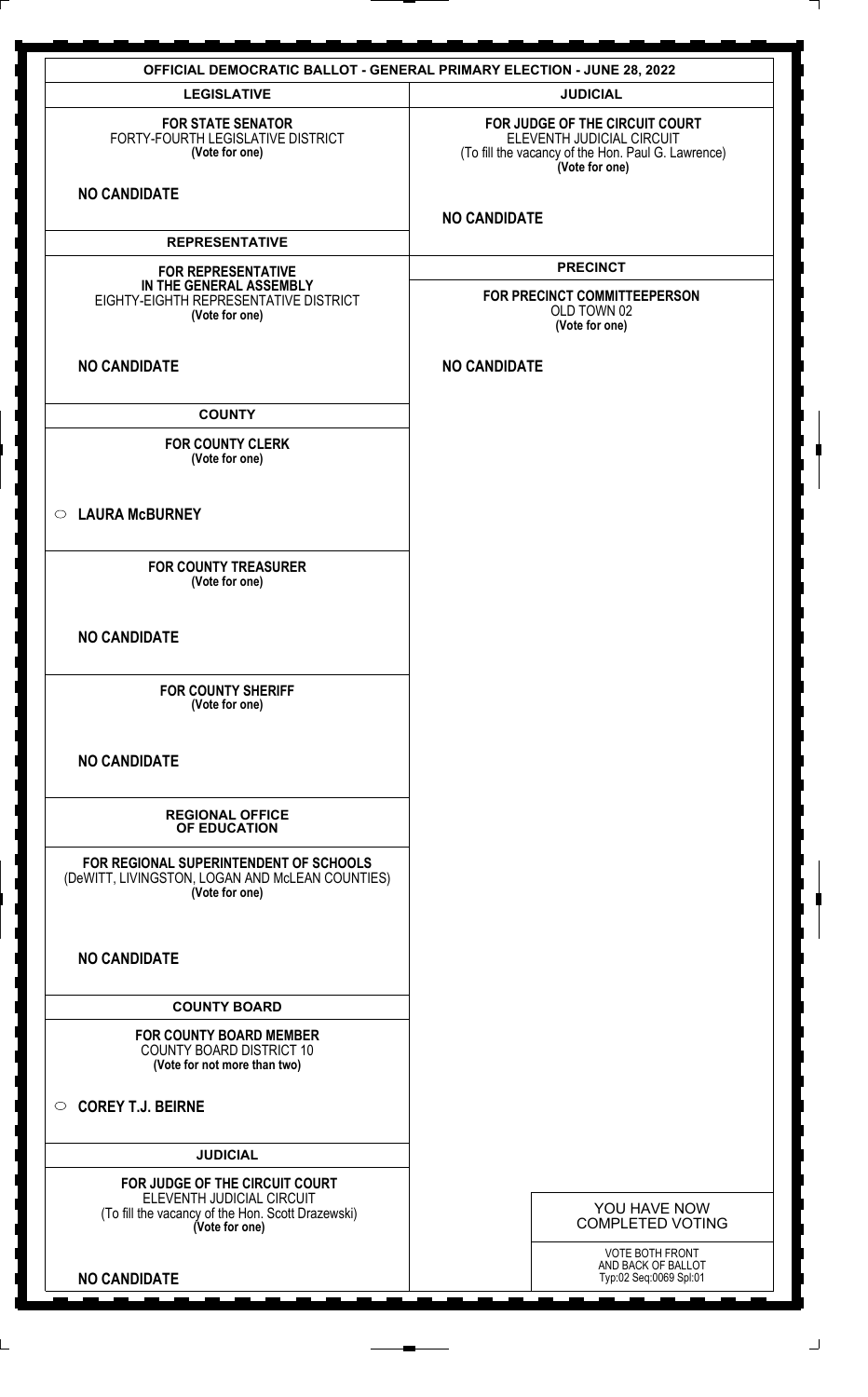| 11<br>12 | Kathy Much<br>Kathy Michael, McLean County Clerk                                                                                                                                                                                                                                                                             | <b>OFFICIAL DEMOCRATIC BALLOT</b><br><b>GENERAL PRIMARY ELECTION</b><br><b>Initials</b><br><b>JUNE 28, 2022</b><br><b>MCLEAN COUNTY, ILLINOIS</b> |
|----------|------------------------------------------------------------------------------------------------------------------------------------------------------------------------------------------------------------------------------------------------------------------------------------------------------------------------------|---------------------------------------------------------------------------------------------------------------------------------------------------|
| 21       |                                                                                                                                                                                                                                                                                                                              | <b>Sample</b><br>OLD TOWN 02 - BALLOT STYLE 70                                                                                                    |
|          | To vote, darken the oval to the LEFT of your choice, like this $\bullet$ . To cast a write-in vote, darken the oval to the<br>LEFT of the blank space provided and write the candidate's name in that space. If you tear, spoil, deface or<br>erroneously mark this ballot, return to the election judge and obtain another. |                                                                                                                                                   |
|          | <b>FEDERAL</b>                                                                                                                                                                                                                                                                                                               | <b>CONGRESSIONAL</b>                                                                                                                              |
|          | <b>FOR UNITED STATES SENATOR</b><br>(Vote for one)                                                                                                                                                                                                                                                                           | <b>FOR REPRESENTATIVE IN CONGRESS</b><br>SEVENTEENTH CONGRESSIONAL DISTRICT<br>(Vote for one)                                                     |
|          | <b>TAMMY DUCKWORTH</b><br>$\circ$                                                                                                                                                                                                                                                                                            | <b>ANGIE NORMOYLE</b><br>◯                                                                                                                        |
| 40       | <b>STATE</b>                                                                                                                                                                                                                                                                                                                 | <b>ERIC SORENSEN</b><br>$\circ$                                                                                                                   |
| 41       | <b>FOR GOVERNOR AND</b>                                                                                                                                                                                                                                                                                                      | <b>LITESA WALLACE</b><br>$\circ$                                                                                                                  |
|          | <b>LIEUTENANT GOVERNOR</b>                                                                                                                                                                                                                                                                                                   | <b>MARSHA WILLIAMS</b><br>$\circ$                                                                                                                 |
|          | (Vote for one)                                                                                                                                                                                                                                                                                                               | <b>JACQUELINE McGOWAN</b><br>$\circ$                                                                                                              |
| 44       | (JB PRITZKER<br>$\circ$                                                                                                                                                                                                                                                                                                      | <b>JONATHAN KLARER LOGEMANN</b><br>$\circlearrowright$                                                                                            |
|          | <b>JULIANA STRATTON</b>                                                                                                                                                                                                                                                                                                      | $\circ$                                                                                                                                           |
|          | <b>(BEVERLY MILES)</b><br>O<br><b>KARLA SHAW</b>                                                                                                                                                                                                                                                                             | Write-in                                                                                                                                          |
|          | $\circlearrowright$                                                                                                                                                                                                                                                                                                          | <b>FOR STATE CENTRAL COMMITTEEWOMAN</b>                                                                                                           |
| 49       | Write-in<br>Write-in                                                                                                                                                                                                                                                                                                         | SEVENTEENTH CONGRESSIONAL DISTRICT<br>(Vote for one)                                                                                              |
|          |                                                                                                                                                                                                                                                                                                                              |                                                                                                                                                   |
| 52       | <b>FOR ATTORNEY GENERAL</b><br>(Vote for one)                                                                                                                                                                                                                                                                                | <b>PAMELA DAVIDSON</b><br>$\circ$                                                                                                                 |
|          |                                                                                                                                                                                                                                                                                                                              | <b>LINDA MCNEELY</b><br>$\circlearrowright$                                                                                                       |
|          | <b>KWAME RAOUL</b><br>$\circ$                                                                                                                                                                                                                                                                                                | <b>JEHAN GORDON-BOOTH</b><br>$\circ$                                                                                                              |
|          | <b>FOR SECRETARY OF STATE</b><br>(Vote for one)                                                                                                                                                                                                                                                                              | <b>FOR STATE CENTRAL COMMITTEEMAN</b><br>SEVENTEENTH CONGRESSIONAL DISTRICT<br>(Vote for one)                                                     |
|          | <b>ALEXI GIANNOULIAS</b><br>$\circ$                                                                                                                                                                                                                                                                                          |                                                                                                                                                   |
|          | <b>DAVID H. MOORE</b><br>O                                                                                                                                                                                                                                                                                                   | <b>MAURICE A. WEST II</b><br>O                                                                                                                    |
|          | <b>ANNA M. VALENCIA</b><br>$\circ$                                                                                                                                                                                                                                                                                           | <b>VIRGIL J. MAYBERRY</b><br>$\bigcirc$                                                                                                           |
|          | <b>SIDNEY MOORE</b><br>$\circ$                                                                                                                                                                                                                                                                                               |                                                                                                                                                   |
|          |                                                                                                                                                                                                                                                                                                                              |                                                                                                                                                   |
|          | <b>FOR COMPTROLLER</b><br>(Vote for one)                                                                                                                                                                                                                                                                                     |                                                                                                                                                   |
|          | <b>SUSANA A. MENDOZA</b><br>$\circ$                                                                                                                                                                                                                                                                                          |                                                                                                                                                   |
|          | <b>FOR TREASURER</b><br>(Vote for one)                                                                                                                                                                                                                                                                                       |                                                                                                                                                   |
|          | <b>MICHAEL W. FRERICHS</b><br>$\circ$                                                                                                                                                                                                                                                                                        |                                                                                                                                                   |
| 61       |                                                                                                                                                                                                                                                                                                                              | <b>VOTE BOTH FRONT</b><br>AND BACK OF BALLOT                                                                                                      |
|          |                                                                                                                                                                                                                                                                                                                              | Typ:02 Seq:0070 Spl:01                                                                                                                            |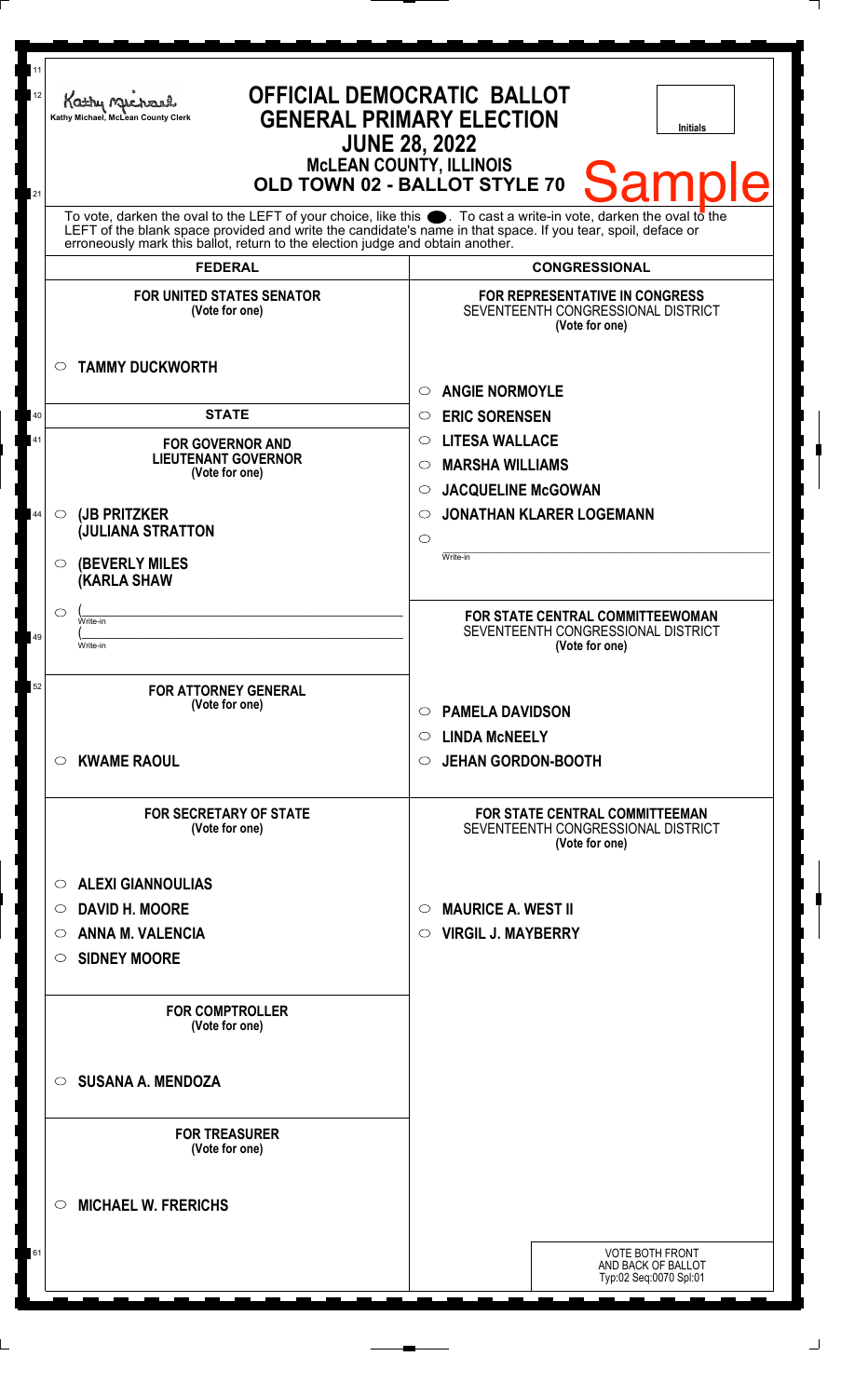| <b>OFFICIAL DEMOCRATIC BALLOT - GENERAL PRIMARY ELECTION - JUNE 28, 2022</b>                                   |                                                                                                                                     |  |
|----------------------------------------------------------------------------------------------------------------|-------------------------------------------------------------------------------------------------------------------------------------|--|
| <b>LEGISLATIVE</b>                                                                                             | <b>JUDICIAL</b>                                                                                                                     |  |
| <b>FOR STATE SENATOR</b><br>FORTY-SIXTH LEGISLATIVE DISTRICT<br>(Vote for one)                                 | FOR JUDGE OF THE CIRCUIT COURT<br>ELEVENTH JUDICIAL CIRCUIT<br>(To fill the vacancy of the Hon. Scott Drazewski)<br>(Vote for one)  |  |
| <b>DAVE KOEHLER</b><br>$\circ$                                                                                 | <b>NO CANDIDATE</b>                                                                                                                 |  |
| <b>REPRESENTATIVE</b>                                                                                          |                                                                                                                                     |  |
| <b>FOR REPRESENTATIVE</b><br>IN THE GENERAL ASSEMBLY<br>NINETY-FIRST REPRESENTATIVE DISTRICT<br>(Vote for one) | FOR JUDGE OF THE CIRCUIT COURT<br>ELEVENTH JUDICIAL CIRCUIT<br>(To fill the vacancy of the Hon. Paul G. Lawrence)<br>(Vote for one) |  |
| <b>KARLA BAILEY-SMITH</b><br>$\circ$<br><b>SHARON CHUNG</b><br>$\circ$                                         | <b>NO CANDIDATE</b>                                                                                                                 |  |
|                                                                                                                | <b>PRECINCT</b>                                                                                                                     |  |
| <b>COUNTY</b>                                                                                                  | FOR PRECINCT COMMITTEEPERSON<br>OLD TOWN 02                                                                                         |  |
| <b>FOR COUNTY CLERK</b><br>(Vote for one)                                                                      | (Vote for one)                                                                                                                      |  |
|                                                                                                                |                                                                                                                                     |  |
| <b>LAURA McBURNEY</b><br>$\circ$                                                                               | <b>NO CANDIDATE</b>                                                                                                                 |  |
|                                                                                                                |                                                                                                                                     |  |
| <b>FOR COUNTY TREASURER</b><br>(Vote for one)                                                                  |                                                                                                                                     |  |
| <b>NO CANDIDATE</b>                                                                                            |                                                                                                                                     |  |
| <b>FOR COUNTY SHERIFF</b><br>(Vote for one)                                                                    |                                                                                                                                     |  |
| <b>NO CANDIDATE</b>                                                                                            |                                                                                                                                     |  |
| <b>REGIONAL OFFICE</b><br>OF EDUCATION                                                                         |                                                                                                                                     |  |
| FOR REGIONAL SUPERINTENDENT OF SCHOOLS<br>(DeWITT, LIVINGSTON, LOGAN AND McLEAN COUNTIES)<br>(Vote for one)    |                                                                                                                                     |  |
| <b>NO CANDIDATE</b>                                                                                            |                                                                                                                                     |  |
| <b>COUNTY BOARD</b>                                                                                            |                                                                                                                                     |  |
| <b>FOR COUNTY BOARD MEMBER</b><br><b>COUNTY BOARD DISTRICT 10</b><br>(Vote for not more than two)              |                                                                                                                                     |  |
| <b>COREY T.J. BEIRNE</b><br>$\circ$                                                                            |                                                                                                                                     |  |
|                                                                                                                |                                                                                                                                     |  |
|                                                                                                                | YOU HAVE NOW<br><b>COMPLETED VOTING</b>                                                                                             |  |
|                                                                                                                | VOTE BOTH FRONT<br>AND BACK OF BALLOT<br>Typ:02 Seq:0070 Spl:01                                                                     |  |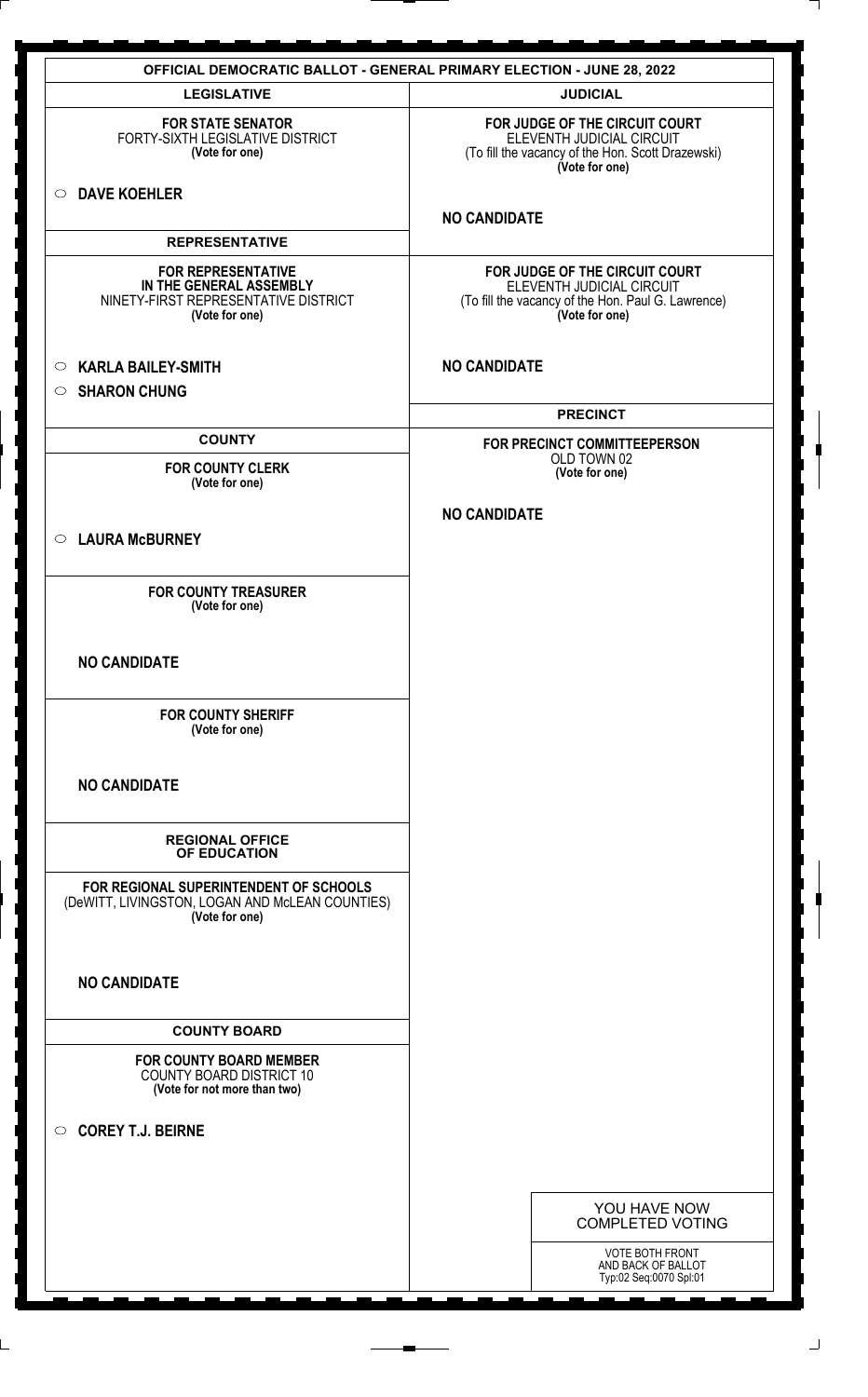| 11<br>$12\,$<br>21 | <b>OFFICIAL DEMOCRATIC BALLOT</b><br>Kathy Michael<br><b>GENERAL PRIMARY ELECTION</b><br>Kathy Michael, McLean County Clerk<br>Initials<br><b>JUNE 28, 2022</b><br><b>McLEAN COUNTY, ILLINOIS</b><br><b>Sample</b><br>OLD TOWN 02 - BALLOT STYLE 71                                                                    |                                                                                                                              |
|--------------------|------------------------------------------------------------------------------------------------------------------------------------------------------------------------------------------------------------------------------------------------------------------------------------------------------------------------|------------------------------------------------------------------------------------------------------------------------------|
|                    | To vote, darken the oval to the LEFT of your choice, like this $\bullet$ . To cast a write-in vote, darken the oval to the LEFT of the blank space provided and write the candidate's name in that space. If you tear, spoil, deface<br>erroneously mark this ballot, return to the election judge and obtain another. |                                                                                                                              |
|                    | <b>FEDERAL</b>                                                                                                                                                                                                                                                                                                         | <b>CONGRESSIONAL</b>                                                                                                         |
|                    | <b>FOR UNITED STATES SENATOR</b><br>(Vote for one)                                                                                                                                                                                                                                                                     | FOR REPRESENTATIVE IN CONGRESS<br>SIXTEENTH CONGRESSIONAL DISTRICT<br>(Vote for one)                                         |
|                    | <b>TAMMY DUCKWORTH</b><br>$\circ$                                                                                                                                                                                                                                                                                      | <b>NO CANDIDATE</b>                                                                                                          |
| 40<br>41           | <b>STATE</b><br><b>FOR GOVERNOR AND</b><br><b>LIEUTENANT GOVERNOR</b><br>(Vote for one)                                                                                                                                                                                                                                | FOR STATE CENTRAL COMMITTEEWOMAN<br>SIXTEENTH CONGRESSIONAL DISTRICT<br>(Vote for one)                                       |
| 44                 | (JB PRITZKER<br>$\circ$<br><b>JULIANA STRATTON</b>                                                                                                                                                                                                                                                                     | <b>ELIZABETH LINDQUIST</b>                                                                                                   |
| 49                 | <b>(BEVERLY MILES)</b><br>O<br><b>(KARLA SHAW</b><br>$\circ$<br>Write-in<br>Write-in                                                                                                                                                                                                                                   | <b>FOR STATE CENTRAL COMMITTEEMAN</b><br>SIXTEENTH CONGRESSIONAL DISTRICT<br>(Vote for one)<br><b>JOHN DANIEL</b><br>$\circ$ |
| 53                 | <b>FOR ATTORNEY GENERAL</b><br>(Vote for one)                                                                                                                                                                                                                                                                          | <b>RICK WILKIN</b><br>$\circ$                                                                                                |
|                    | <b>KWAME RAOUL</b><br>$\circ$                                                                                                                                                                                                                                                                                          |                                                                                                                              |
|                    | <b>FOR SECRETARY OF STATE</b><br>(Vote for one)                                                                                                                                                                                                                                                                        |                                                                                                                              |
|                    | <b>ALEXI GIANNOULIAS</b><br>O<br><b>DAVID H. MOORE</b><br>O                                                                                                                                                                                                                                                            |                                                                                                                              |
|                    | <b>ANNA M. VALENCIA</b><br>$\circ$                                                                                                                                                                                                                                                                                     |                                                                                                                              |
|                    | <b>SIDNEY MOORE</b><br>O                                                                                                                                                                                                                                                                                               |                                                                                                                              |
|                    | <b>FOR COMPTROLLER</b><br>(Vote for one)                                                                                                                                                                                                                                                                               |                                                                                                                              |
|                    | <b>SUSANA A. MENDOZA</b><br>$\bigcirc$                                                                                                                                                                                                                                                                                 |                                                                                                                              |
|                    | <b>FOR TREASURER</b><br>(Vote for one)                                                                                                                                                                                                                                                                                 |                                                                                                                              |
|                    | <b>MICHAEL W. FRERICHS</b><br>◯                                                                                                                                                                                                                                                                                        |                                                                                                                              |
| 61                 |                                                                                                                                                                                                                                                                                                                        | <b>VOTE BOTH FRONT</b><br>AND BACK OF BALLOT<br>Typ:02 Seq:0071 Spl:01                                                       |

 $\Box$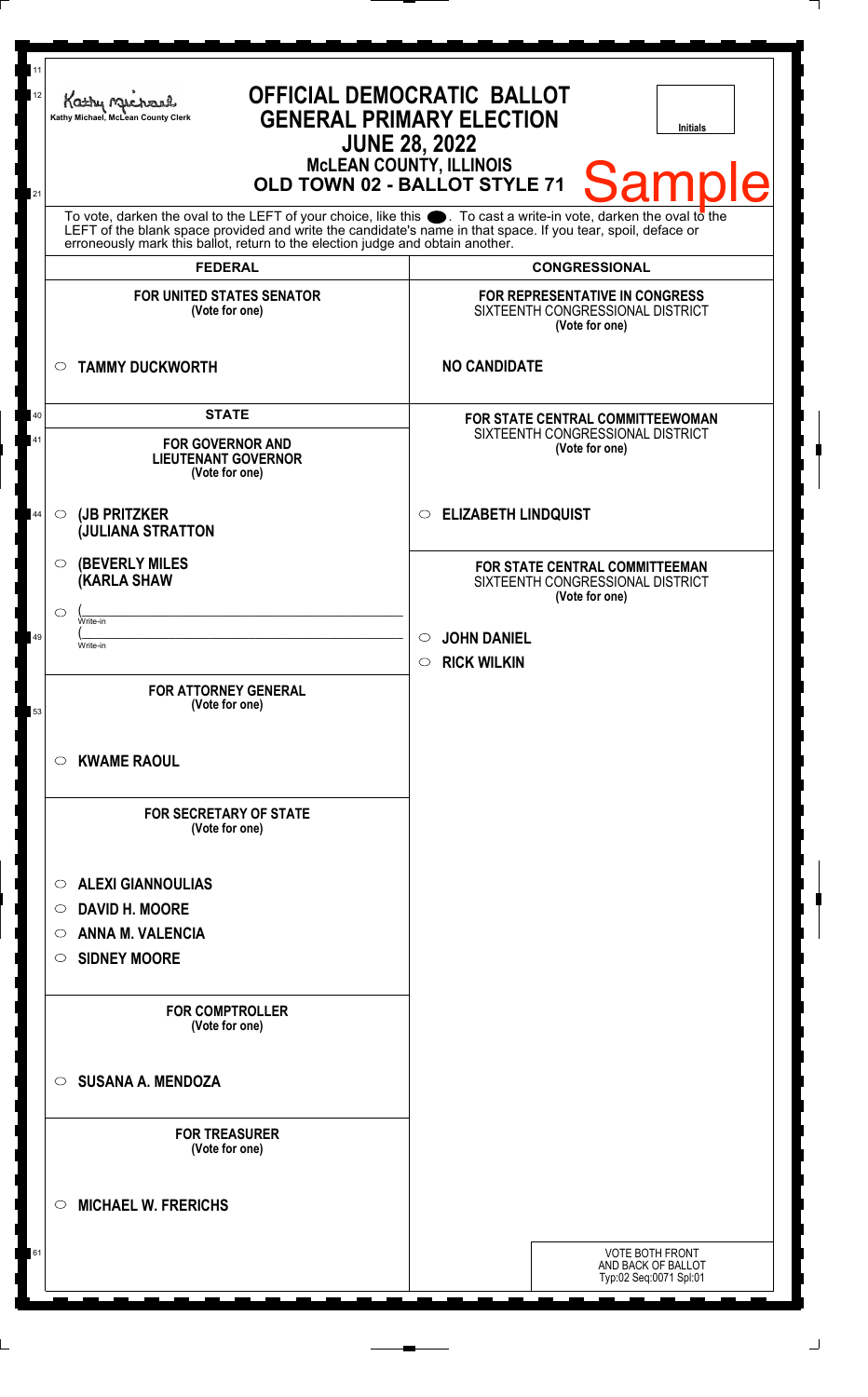| <b>OFFICIAL DEMOCRATIC BALLOT - GENERAL PRIMARY ELECTION - JUNE 28, 2022</b>                                                       |                                                                                                                                     |
|------------------------------------------------------------------------------------------------------------------------------------|-------------------------------------------------------------------------------------------------------------------------------------|
| <b>LEGISLATIVE</b>                                                                                                                 | <b>JUDICIAL</b>                                                                                                                     |
| <b>FOR STATE SENATOR</b><br>FORTY-FOURTH LEGISLATIVE DISTRICT<br>(Vote for one)                                                    | FOR JUDGE OF THE CIRCUIT COURT<br>ELEVENTH JUDICIAL CIRCUIT<br>(To fill the vacancy of the Hon. Paul G. Lawrence)<br>(Vote for one) |
| <b>NO CANDIDATE</b>                                                                                                                | <b>NO CANDIDATE</b>                                                                                                                 |
| <b>REPRESENTATIVE</b>                                                                                                              |                                                                                                                                     |
| <b>FOR REPRESENTATIVE</b><br>IN THE GENERAL ASSEMBLY<br>EIGHTY-EIGHTH REPRESENTATIVE DISTRICT<br>(Vote for one)                    | <b>PRECINCT</b><br>FOR PRECINCT COMMITTEEPERSON<br>OLD TOWN 02<br>(Vote for one)                                                    |
| <b>NO CANDIDATE</b>                                                                                                                | <b>NO CANDIDATE</b>                                                                                                                 |
| <b>COUNTY</b>                                                                                                                      |                                                                                                                                     |
| <b>FOR COUNTY CLERK</b><br>(Vote for one)                                                                                          |                                                                                                                                     |
| ○ LAURA McBURNEY                                                                                                                   |                                                                                                                                     |
| <b>FOR COUNTY TREASURER</b><br>(Vote for one)                                                                                      |                                                                                                                                     |
| <b>NO CANDIDATE</b>                                                                                                                |                                                                                                                                     |
| <b>FOR COUNTY SHERIFF</b><br>(Vote for one)                                                                                        |                                                                                                                                     |
| <b>NO CANDIDATE</b>                                                                                                                |                                                                                                                                     |
| <b>REGIONAL OFFICE</b><br>OF EDUCATION                                                                                             |                                                                                                                                     |
| FOR REGIONAL SUPERINTENDENT OF SCHOOLS<br>(DeWITT, LIVINGSTON, LOGAN AND McLEAN COUNTIES)<br>(Vote for one)                        |                                                                                                                                     |
| <b>NO CANDIDATE</b>                                                                                                                |                                                                                                                                     |
| <b>COUNTY BOARD</b>                                                                                                                |                                                                                                                                     |
| <b>FOR COUNTY BOARD MEMBER</b><br><b>COUNTY BOARD DISTRICT 3</b><br>(Vote for not more than two)                                   |                                                                                                                                     |
| $\circ$ FAYE FREEMAN-SMITH                                                                                                         |                                                                                                                                     |
| <b>JUDICIAL</b>                                                                                                                    |                                                                                                                                     |
| FOR JUDGE OF THE CIRCUIT COURT<br>ELEVENTH JUDICIAL CIRCUIT<br>(To fill the vacancy of the Hon. Scott Drazewski)<br>(Vote for one) | YOU HAVE NOW<br><b>COMPLETED VOTING</b>                                                                                             |
| <b>NO CANDIDATE</b>                                                                                                                | <b>VOTE BOTH FRONT</b><br>AND BACK OF BALLOT<br>Typ:02 Seq:0071 Spl:01                                                              |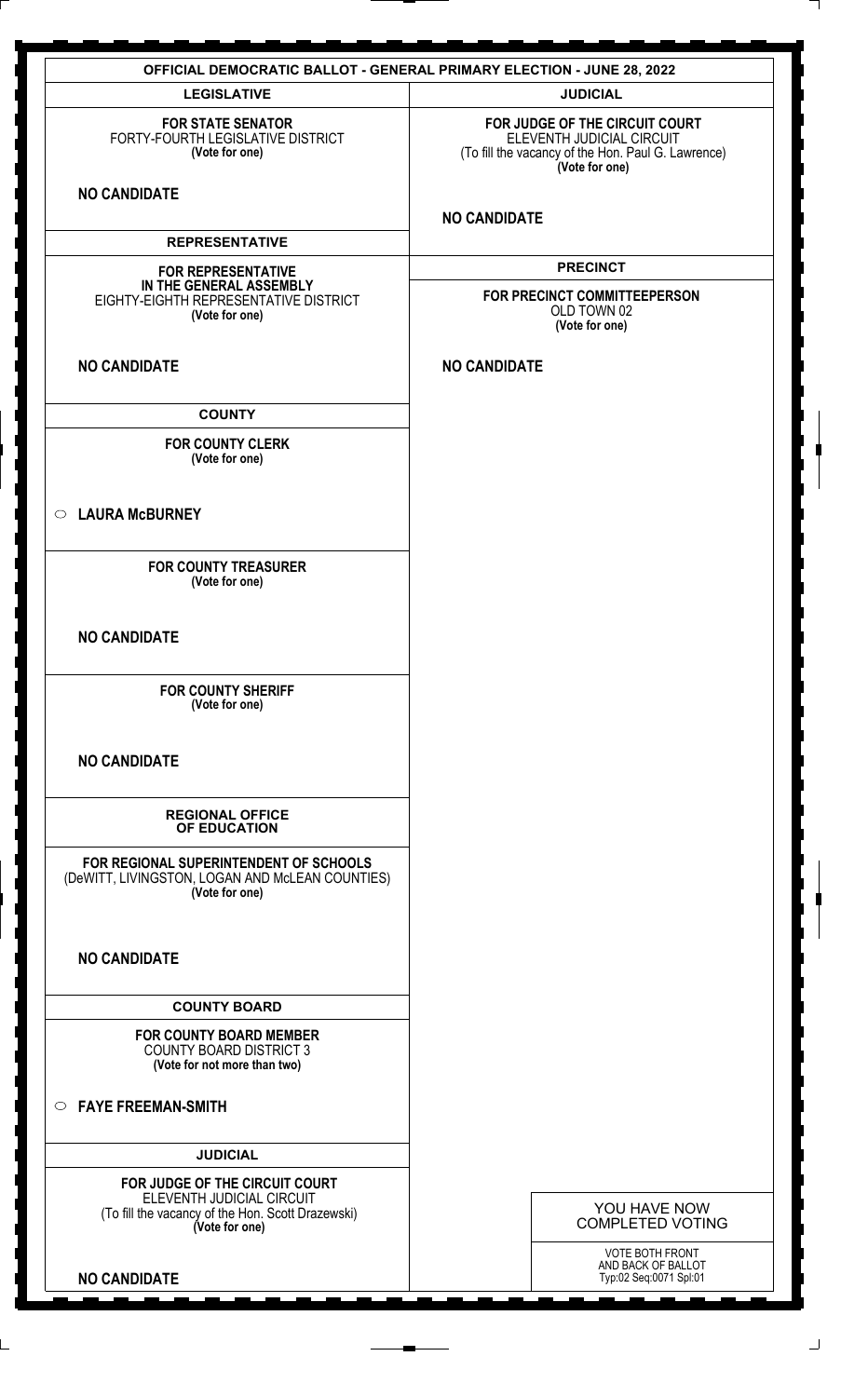| 11<br>12<br>21 | <b>OFFICIAL DEMOCRATIC BALLOT</b><br>Kathy Michael<br><b>GENERAL PRIMARY ELECTION</b><br>Kathy Michael, McLean County Clerk<br><b>Initials</b><br><b>JUNE 28, 2022</b><br><b>MCLEAN COUNTY, ILLINOIS</b><br><b>Sample</b><br>OLD TOWN 02 - BALLOT STYLE 72                                                             |                                                                                               |
|----------------|------------------------------------------------------------------------------------------------------------------------------------------------------------------------------------------------------------------------------------------------------------------------------------------------------------------------|-----------------------------------------------------------------------------------------------|
|                | To vote, darken the oval to the LEFT of your choice, like this $\bullet$ . To cast a write-in vote, darken the oval to the LEFT of the blank space provided and write the candidate's name in that space. If you tear, spoil, deface<br>erroneously mark this ballot, return to the election judge and obtain another. |                                                                                               |
|                | <b>FEDERAL</b>                                                                                                                                                                                                                                                                                                         | <b>CONGRESSIONAL</b>                                                                          |
|                | <b>FOR UNITED STATES SENATOR</b><br>(Vote for one)                                                                                                                                                                                                                                                                     | FOR REPRESENTATIVE IN CONGRESS<br>SIXTEENTH CONGRESSIONAL DISTRICT<br>(Vote for one)          |
|                | <b>TAMMY DUCKWORTH</b><br>$\circ$                                                                                                                                                                                                                                                                                      | <b>NO CANDIDATE</b>                                                                           |
| 40<br>41       | <b>STATE</b><br><b>FOR GOVERNOR AND</b><br><b>LIEUTENANT GOVERNOR</b><br>(Vote for one)                                                                                                                                                                                                                                | <b>FOR STATE CENTRAL COMMITTEEWOMAN</b><br>SIXTEENTH CONGRESSIONAL DISTRICT<br>(Vote for one) |
| 44             | (JB PRITZKER<br>$\circ$<br><b>JULIANA STRATTON</b>                                                                                                                                                                                                                                                                     | <b>ELIZABETH LINDQUIST</b>                                                                    |
|                | <b>(BEVERLY MILES)</b><br>O<br><b>(KARLA SHAW</b><br>◯<br>Write-in                                                                                                                                                                                                                                                     | <b>FOR STATE CENTRAL COMMITTEEMAN</b><br>SIXTEENTH CONGRESSIONAL DISTRICT<br>(Vote for one)   |
| 49             | Write-in                                                                                                                                                                                                                                                                                                               | <b>JOHN DANIEL</b><br>$\circ$<br><b>RICK WILKIN</b><br>$\circ$                                |
|                | <b>FOR ATTORNEY GENERAL</b><br>(Vote for one)                                                                                                                                                                                                                                                                          |                                                                                               |
| 54             | <b>KWAME RAOUL</b><br>$\circ$                                                                                                                                                                                                                                                                                          |                                                                                               |
|                | <b>FOR SECRETARY OF STATE</b><br>(Vote for one)                                                                                                                                                                                                                                                                        |                                                                                               |
|                | <b>ALEXI GIANNOULIAS</b><br>O                                                                                                                                                                                                                                                                                          |                                                                                               |
|                | <b>DAVID H. MOORE</b><br>O                                                                                                                                                                                                                                                                                             |                                                                                               |
|                | <b>ANNA M. VALENCIA</b><br>$\circ$                                                                                                                                                                                                                                                                                     |                                                                                               |
|                | <b>SIDNEY MOORE</b><br>$\circ$                                                                                                                                                                                                                                                                                         |                                                                                               |
|                | <b>FOR COMPTROLLER</b><br>(Vote for one)                                                                                                                                                                                                                                                                               |                                                                                               |
|                | <b>SUSANA A. MENDOZA</b><br>$\circ$                                                                                                                                                                                                                                                                                    |                                                                                               |
|                | <b>FOR TREASURER</b><br>(Vote for one)                                                                                                                                                                                                                                                                                 |                                                                                               |
|                | <b>MICHAEL W. FRERICHS</b><br>◯                                                                                                                                                                                                                                                                                        |                                                                                               |
| 61             |                                                                                                                                                                                                                                                                                                                        | <b>VOTE BOTH FRONT</b><br>AND BACK OF BALLOT<br>Typ:02 Seq:0072 Spl:01                        |

 $\perp$